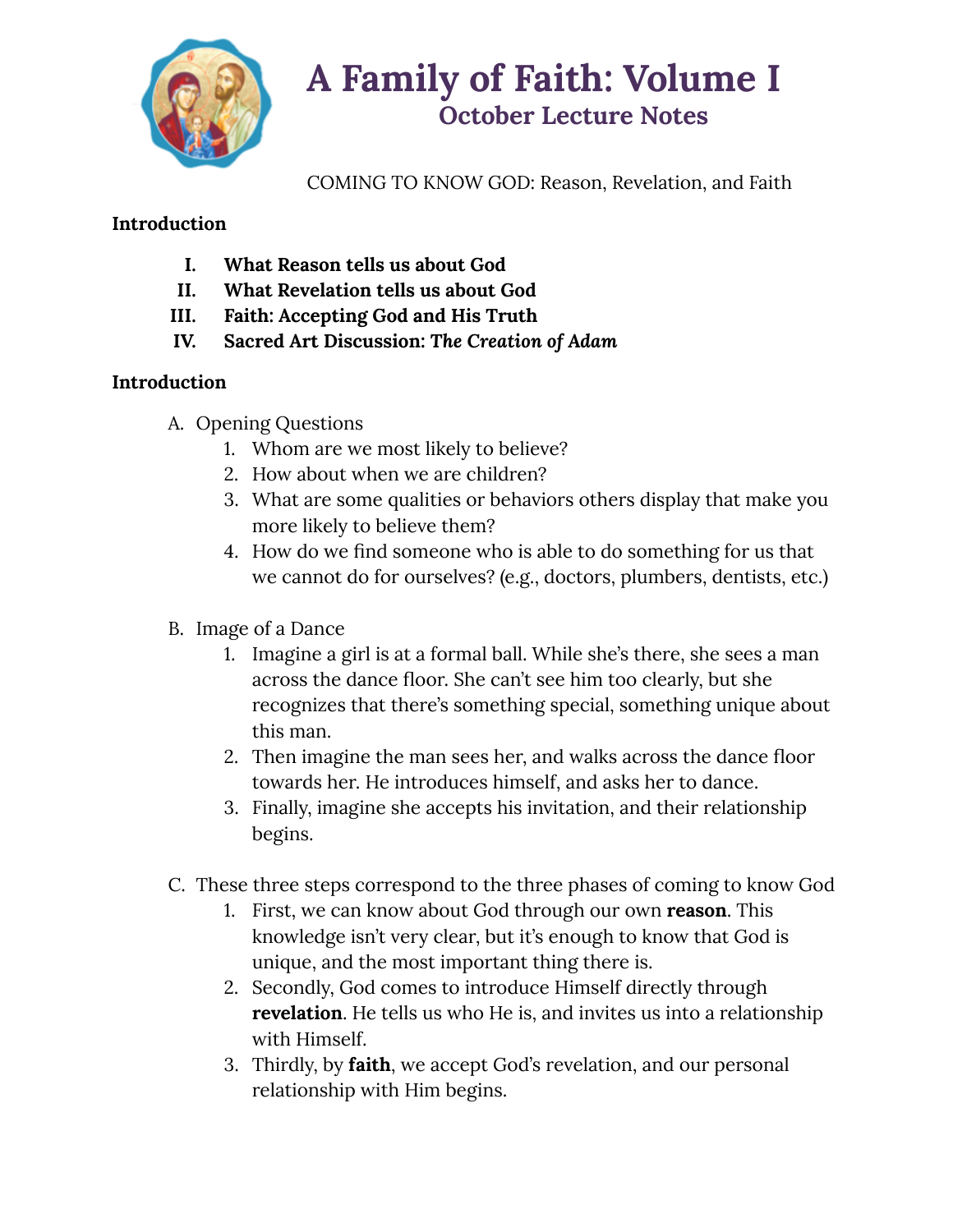## *So let's look at those three steps in greater detail*

## **I. What Reason tells us about God**

- A. When we talk about "reason" in this context, we're talking about our natural human intelligence.
	- 1. Our ability to make observations and draw inferences from our common experiences.
- B. Reason can come to know that God exists in *two ways*:
	- *1. First: By looking at the external world*
		- a. If the universe had a beginning, what caused that beginning?
		- b. If things in the universe don't have to exist, why *do* they exist?
		- c. How did the universe get to be so orderly and predictable if there was nobody to organize it?
	- *2. Second: By looking at the human person*
		- a. Why does everyone want to be perfectly and permanently happy if there is no perfect and permanent happiness?
		- b. Why does everyone want to be in a loving relationship with a perfect person if there is no perfect person?
		- c. A "good" thing is something that achieves the purpose it was given by its maker (e.g., a pen manufacturer makes a pen to write clearly, and it's a good pen if it does that). But then how can we talk about people being "good" or failing to be good unless we were given some purpose by a Maker?
- C. These are all ways that we can know that God exists, and that He is supremely powerful, wise, necessary, etc... So we can know by reason that there is a God, and that He's incredibly important.
	- 1. But our understanding of Him, just based on reason, is pretty vague. We can't see Him, we can't talk to Him, we don't know where He is.
	- 2. More importantly, we can know *what* God is, but we can't know *who* God is.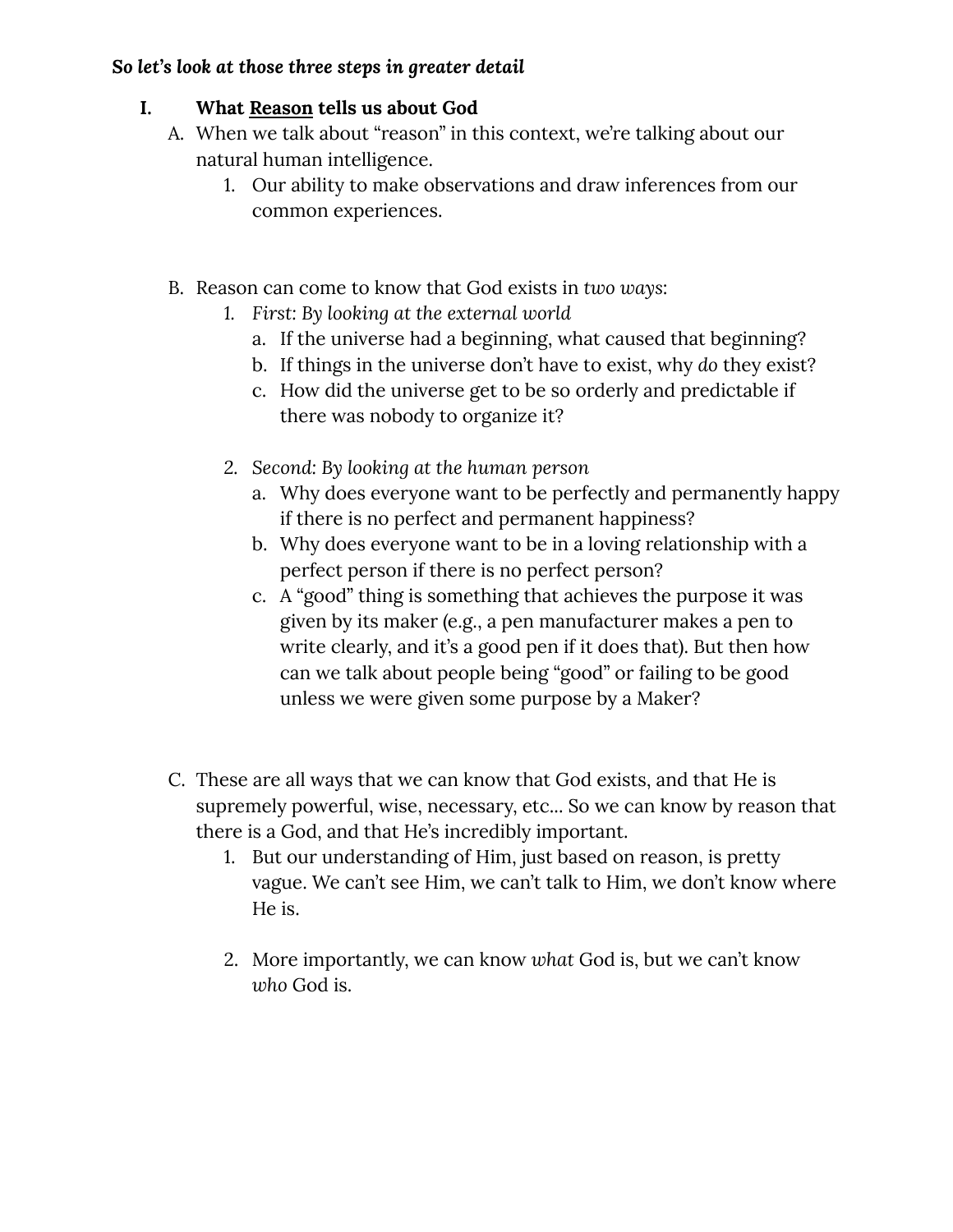## *Which is why, if we're going to enter into a relationship with Him, He's going to need to take the initial step. Which He does, in Revelation.*

## **II. What Revelation tells us about God**

- A. So God comes to us and introduces Himself. When God reveals Himself directly to the human race, that's called **Divine Revelation**.
	- 1. It begins in the Old Testament, where God reveals Himself slowly to the patriarchs and prophets.
	- 2. Then, He reveals Himself *fully* by coming to meet us in the flesh, in Jesus Christ.
	- 3. But how do we know about Jesus?
		- a. Because the **Magisterium**

= Peter and the Apostles and their successors (the pope and bishops)

b. gave us **Scripture (The Bible)**

**=** the sacred books written, commissioned, and collected by the magisterium

c. and **Tradition**

**=** the official teachings of the Church down through the centuries

- B. Now revelation tells us *who* God is. In fact, it tells us that God is 3 whos or 3 persons
	- 1. It tells us that God is a **Trinity: Father, Son, and Holy Spirit.**
		- a. God is a infinitely happy, loving community of persons
	- 2. This is the central mystery of our faith. It tells us:
		- a. Who God is
		- b. The kind of relationship we are invited to enter
	- 3. In other words, the doctrine of the Trinity answers the two ultimate questions:
		- a. Where does everything come from?
		- b. What is the purpose of life?

## *Now the only question is: will we accept God's invitation to join Him?*

# **III. Faith: Entering into Relationship with God**

A. Faith means first of all: *believing that what God has revealed is true*, and secondly: *acting according to your faith*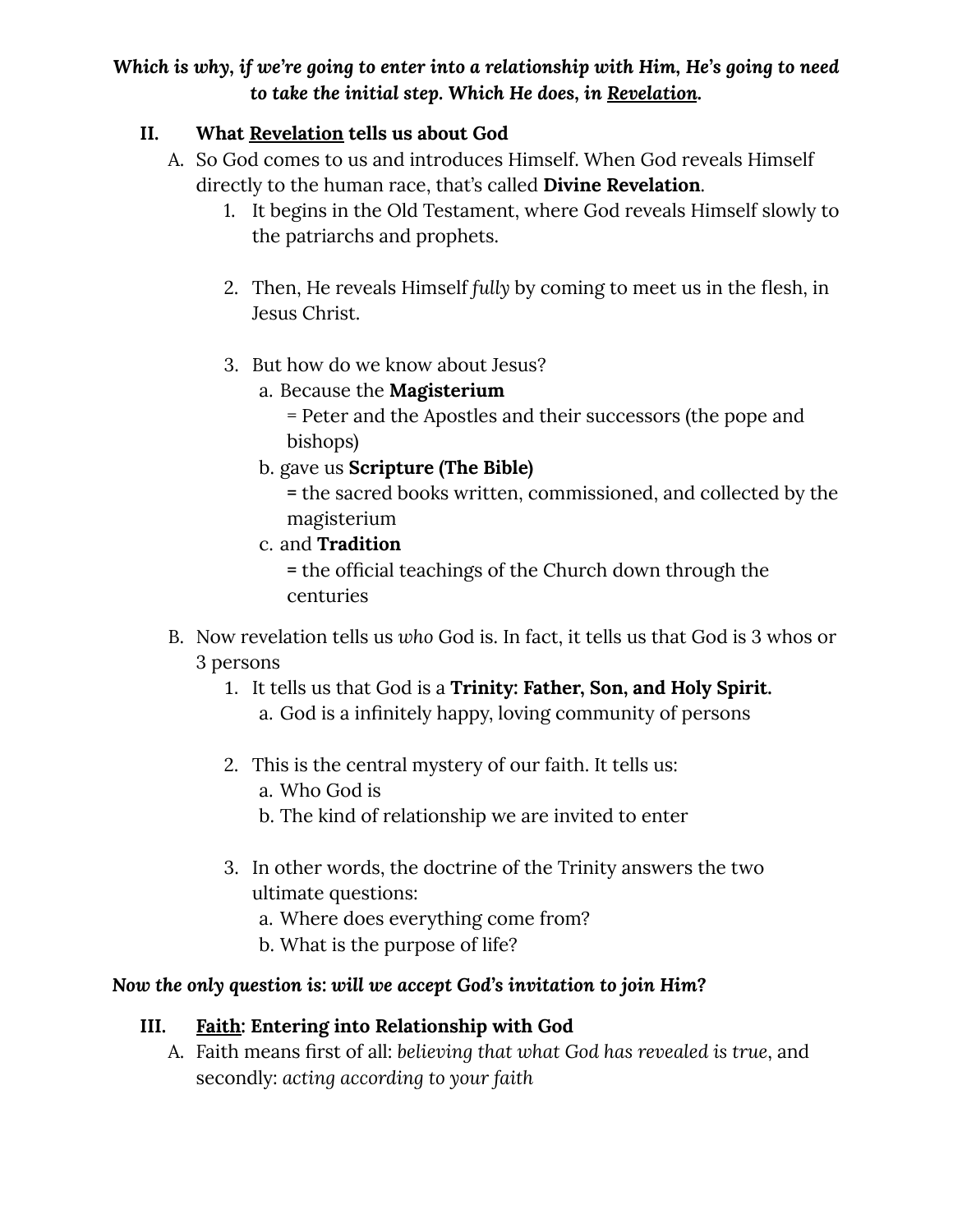- 1. If you don't believe what God has told you, then you can't be in relationship with Him
- 2. And if you don't *act* like you believe, then your belief doesn't do you any good.
- B. *Believing that what God has told you is true*
	- 1. If you reject somebody's testimony, it means you don't trust them personally – and you can't be in a loving relationship with someone you don't trust.
		- a. That's why accepting God's testimony is so crucial for your relationship with God.
	- 2. Also, don't think that "faith" or "belief in God" mean uncertain opinion
		- a. God can't lie or be mistaken, so you can be absolutely certain that what He reveals through the Bible and Church teaching is completely true.
	- 3. Of course, there's a lot of stuff in the Bible and two thousand years of official Church teaching – but there are plenty of places to find summaries, like the Creeds and the Catechisms.
		- a. That's why there's no reason for any Catholic to be ignorant about the basic truths of faith. There's no reason you shouldn't know about the God who's done so much to make Himself known to you.
- C. *Acting according to your faith*
	- 1. A couple who knows they're having a child, but don't do anything to get ready, is in *denial*. Their knowledge isn't doing them any good.
	- 2. So if you know who God is, what He's done for you, and His instructions for your happiness – but you don't do anything about it – what good does it do you?!
	- 3. Over the course of this program, don't forget that all this *information* is meant to lead you deeper and deeper into a *relationship* with God.

#### *Don't keep it at the theoretical level – let it change your life!*

**IV. Sacred Art Discussion:** *The Creation of Adam* **by Michelangelo**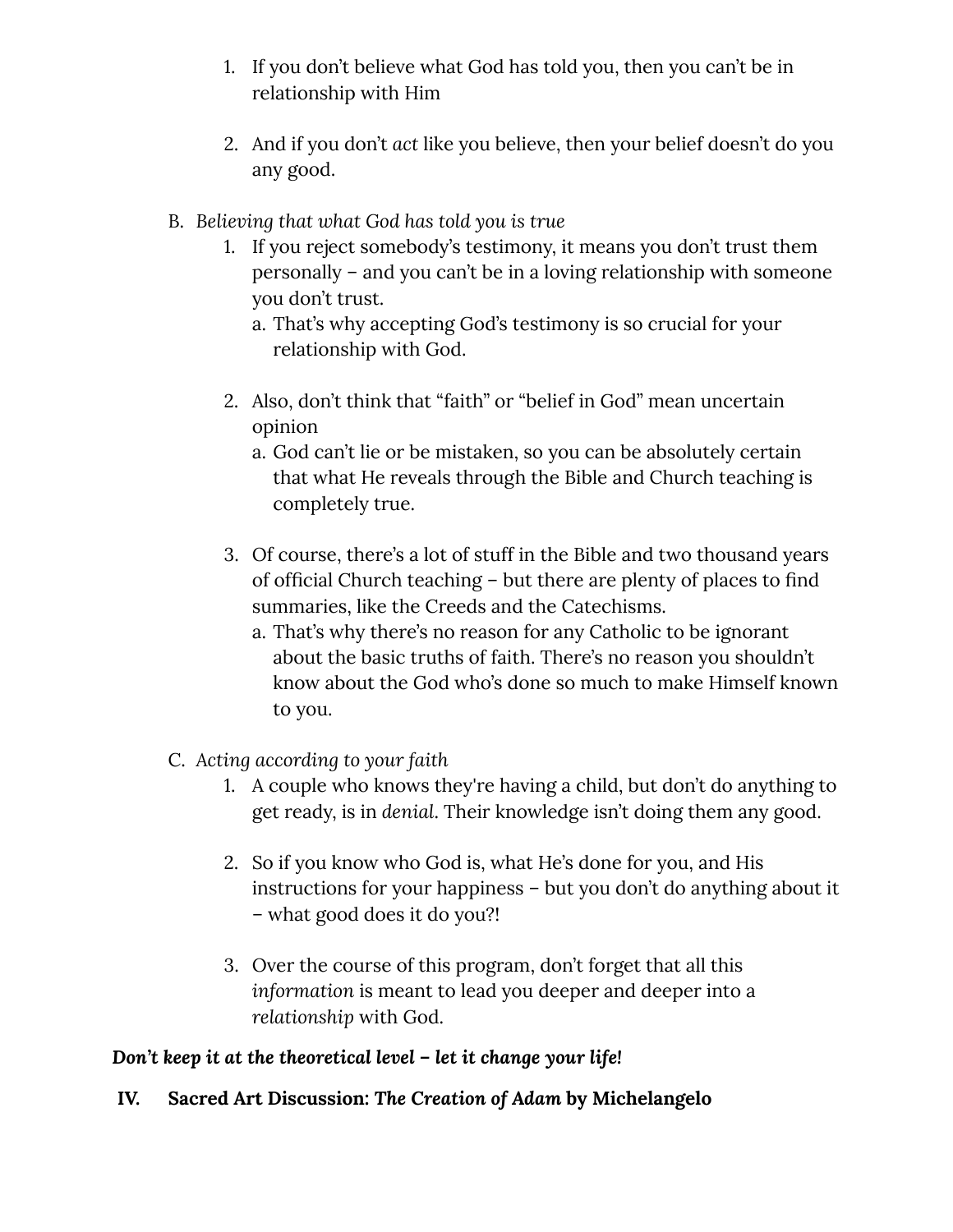- A. Whom do you see in this painting? What part of the Bible does it depict?
	- 1. Adam is on the left; God the Father is on the right, surrounded by angels. Some scholars believe the woman behind the Father is Eve, yet to be created by Him. The painting depicts the creation of Adam from the Book of Genesis.
- B. Compare and contrast the appearance and posture of God the Father with Adam. Who seems to have more energy?
	- 1. Allow the discussion about this work of art to go in unexpected directions! You might point out that God the Father seems to have more energy, while Adam appears more passive. This helps us see **God as the Creator**, the one who takes the "initiative step" of love with us. He breathes life into Adam, and into all of us. Everything good comes from God.
- C. Why would Adam's posture mirror God's?
	- 1. Allow discussion to proceed freely. Notice details such as how Adam's lower right leg and foot are almost an exact replica of the Father's. Their arms look very similar. Their bodies seem roughly the same size. If parents do not reach this conclusion on their own, point out that the painting helps us understand what it means to be created in the image and likeness of God. Although God the Father is pure spirit and has no body, the artist has painted Him with a human body. This, along with the fact that Adam's posture somewhat mirrors God's, helps us understand that **man is created in the image and likeness of God** with intellect, free will, and the capacity to love.
- D. Why do you think Michelangelo painted their hands almost, but not quite, touching?
	- 1. There is no "right answer" to this question!
- E. Some scholars note that the contours of the image behind God look similar to a human brain. If true, what might that signify?
	- 1. You might suggest that Michelangelo was emphasizing that God has given human persons an **intellect**.
- F. What other connections can you make between our readings this month and this piece of art?
	- 1. Allow the conversation to proceed freely.

#### **Discussion Questions**

- 1. As Catholics, we believe faith is God's gift to us, as well as our free response to God's gift. How can faith be both God's gift and our response to it?
	- a. God takes the initiative, but we must choose to respond to Him.
- 2. God created us with free will  $-$  the ability to choose between right and wrong. How does free will connect to the meaning of faith?
	- a. While some Protestant sects teach that grace is irresistible, Catholics believe that people can choose to have faith in God or to reject Him. We can only make that choice if we have free will, which we do.
- 3. The world sometimes treats people of faith as "blind followers." Why is that an unfair statement? Why is faith NOT a blind leap?
	- a. Because it is founded on the Word of God, who never lies.
- 4. Why is placing our faith in God different from placing our faith in any human being?
	- a. Humans can fail, even when they mean well, or try hard not to. God never fails.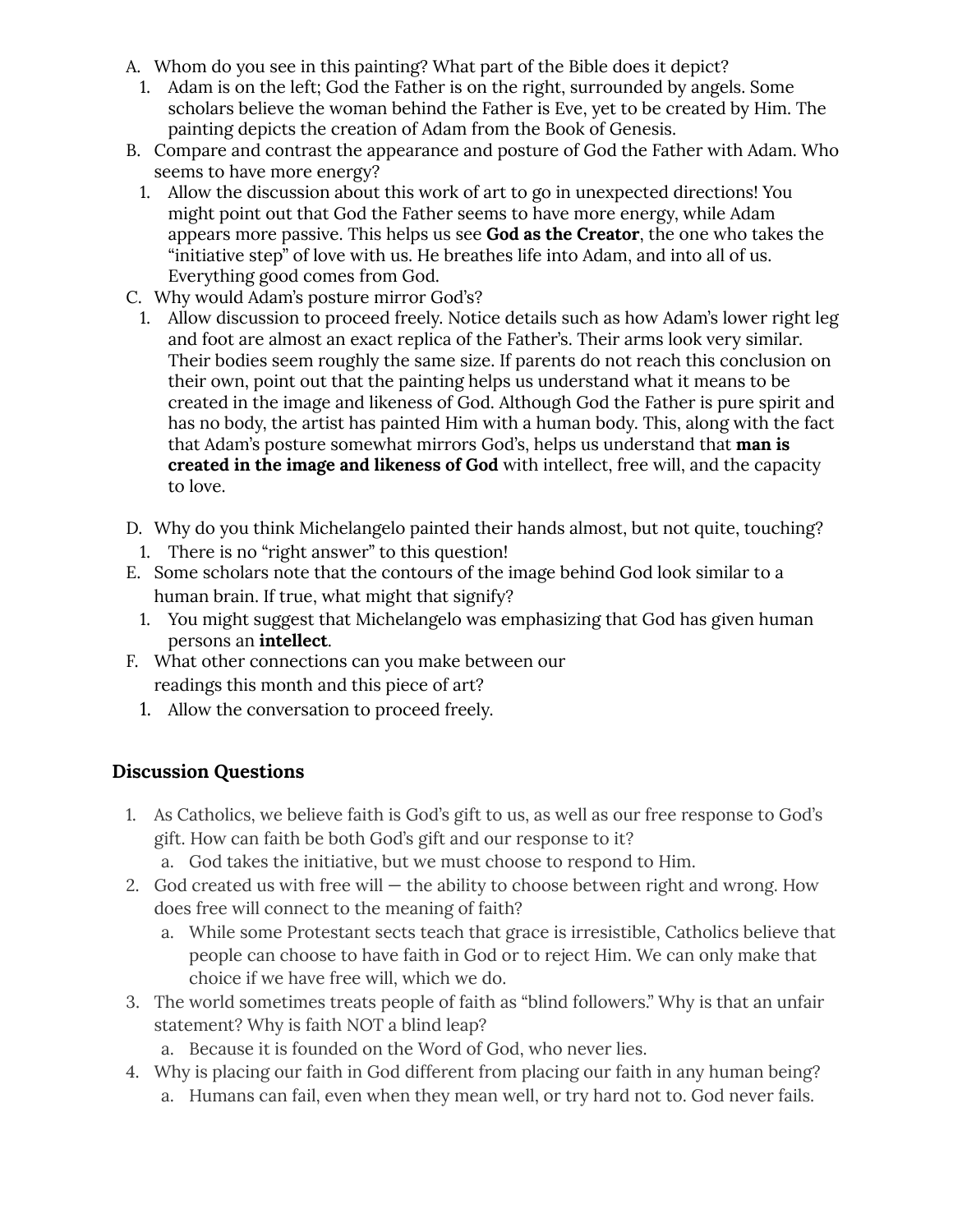- 5. What are the attributes of God?
	- a. Holy, almighty, all-knowing, eternal and unchanging, omnipresent.
- 6. Which of his attributes is most awesome to you?
	- a. Accept reasoned answers.
- 7. A mystery is a truth entirely above our reason, but not contrary to it. We believe it because God has revealed it. Which attribute of God do you believe is most mysterious?
	- a. Accept reasoned answers.
- 8. How do the attributes of God help us know our faith is certain?
	- a. Since God is holy, He knows everything, and He never changes, we can know we can trust His promises to us.
- 9. The Trinity is the central mystery of our Faith. This mystery reveals to us the truth that there are three persons in one God; Father, Son, and Holy Spirit (CCC 261). How would you put the mystery of the Trinity in your own words?
	- a. Accept reasoned answers that include reference to one God in three Divine Persons.
- 10. How does making the Sign of the Cross connect to the Trinity?
	- a. We name the three Divine Persons of the Trinity.
- 11. Another way of saying that God is Trinity is that He is a communion of persons. How does this help us know that God is love?
	- a. God Himself is three Persons who love each other. The Trinity is an eternal exchange of life-giving love. God is a family!
- 12. How can your family be like the Trinity?
	- a. Answers should be based on reflecting unselfish, life-giving love to each other, being open to the gift of new life.
- 13. What did God create the world out of? Can anyone else create things this way? a. Nothing. No.
- 14. Humans are created in the image and likeness of God. This does not mean that we look like God. What does it mean?
	- a. It means that, like God, we have intellect, free will, and the capacity to love.
- 15. God called man very good. The rest of creation was called good. What was the only thing that was not good?
	- a. For man to be alone.
- 16. What are some things you can discern about who God is by observing His creation?
	- a. Accept reasoned answers that reflect the marvelous nature of Creation, and our own longing for truth, beauty, and goodness.

## Reminders and Announcements

A. The next Community Meeting picnic will take place at **[location]** on **[date]**. *Provide information for your parish*

#### Living the Faith At Home

- A. Put up the **October Fridge Page** and the **Car Conversations hang tag**.
- B. Choose the activities that will work best for your family. For example, some children